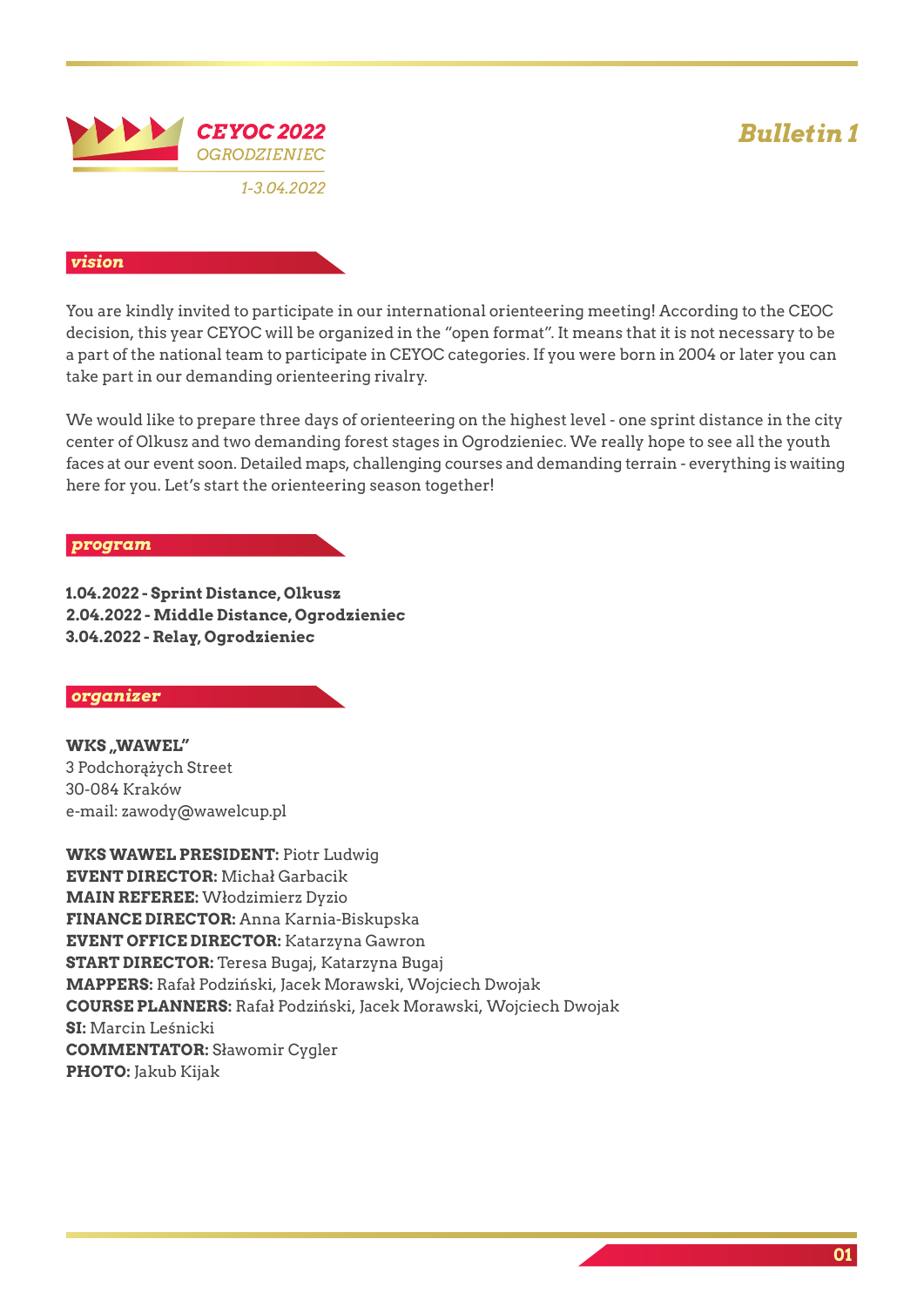

### *classes entry / regulations*

W16, M16 – girls and boys born 2006 or later W18, M18 – girls and boys born 2004 or later

### *accommodation*

We are preparing cheap accommodation possibilities for National Teams. More info soon.

### *terrain*







Sprint race will be held in the city of Olkusz. Terrain is completely urban and consists of two different areas: typical Polish residential area and Olkusz old town. The runnability and visibility vary from very good to perfect. Enjoy the sprint beginning!

### **Middle - Rodaki**

Mappers - Wojciech Dwojak, Jacek Morawski Course planner - Wojciech Dwojak Scale - 1-10:000, e - 5 m

In the forest there are a lot of types of rock formations - rocks, cliffs, rock pillars. The runnability is from really good to impeded by dense vegetation. Visibility sometimes is also impeded by dense vegetation. There are some open land and varied terrain features! Challenging and rocky middle is waiting for you!

# **Relay - Ogrodzieniec Krępa**

Mappers - Wojciech Dwojak, Jacek Morawski Course planner - Jacek Morawski Scale - 1-10:000, e - 5 m

Relays will be held in a completely different type of terrain. Forest is rich with thickets and clearings, almost no elevation. In the terrain you will also find a well developed road network. Full speed and weather-eye is a relay must-have to win!

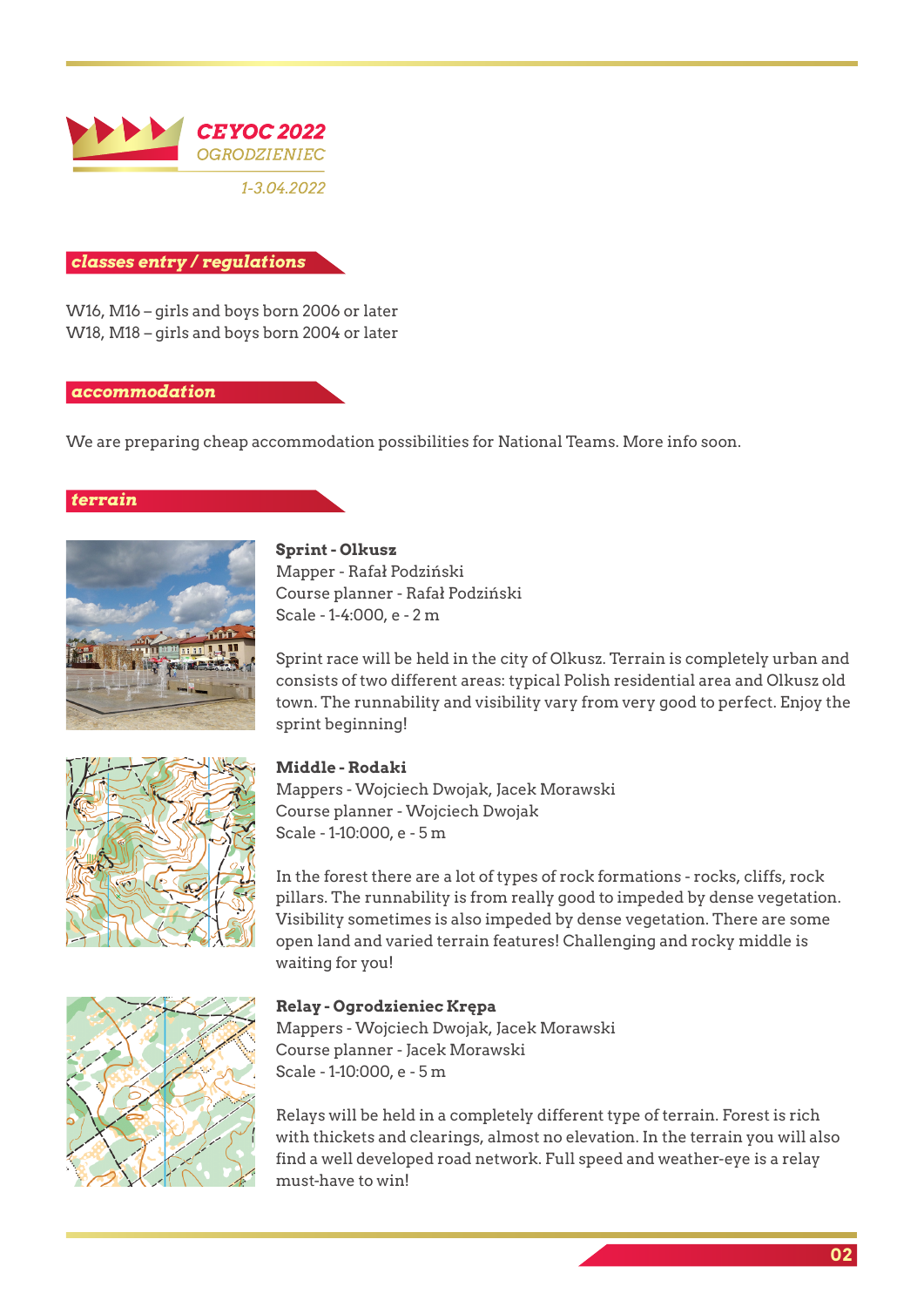

### *entries*

The registration is available online via registration form - *orientharper.pl*

|                  | 1st due date<br>(Deadline - 14.02)   | 2nd due date<br>(Deadline - 25.03)           |
|------------------|--------------------------------------|----------------------------------------------|
| Individual Races | 8 EURO / 35 PLN<br>/ per competition | <b>10 EURO / 45 PLN</b><br>/ per competition |
| Relay            | $30$ EURO / team                     |                                              |

### *payment*

After completing the form, you should arrange the corresponding payment to the following bank account.

*payment in PLN*

**bank account:** WOJSKOWY KLUB SPORTOWY WAWEL **PL 26 1090 1665 0000 0001 3605 9803 BIC/SWIFT WBKPPLPP address:** WOJSKOWY KLUB SPORTOWY WAWEL, 3 Podchorążych Street, 30-084 Kraków **note:** CEYOC, name and surname, club name

*payment in EURO*

**bank account:** WOJSKOWY KLUB SPORTOWY WAWEL **PL 39 1090 2590 0000 0001 3054 8491 BIC/SWIFT WBKPPLPP address:** WOJSKOWY KLUB SPORTOWY WAWEL, 3 Podchorążych Street, 30-084 Kraków **note:** CEYOC, name and surname, club name.

We kindly ask you to notify us about the need for invoice - *fakturywawelcup@gmail.com*.

As per regulations, the registration fee is non-refundable.